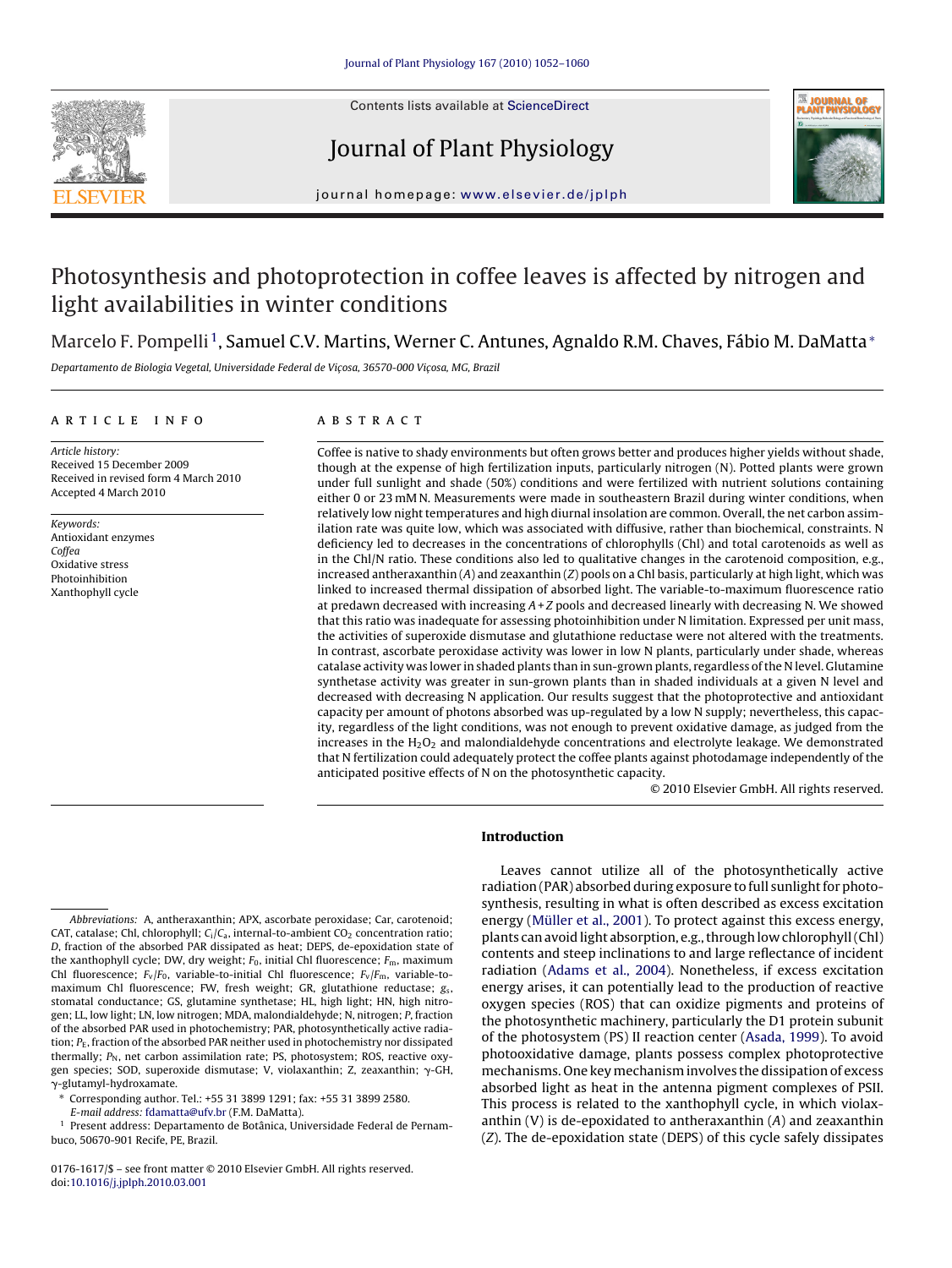excess excitation energy before it reaches the PSII reaction centers ([Müller et al., 2001; Demmig-Adams and Adams, 2006\).](#page-8-0) Other photoprotective mechanisms include (i) antioxidant enzymes such as superoxide dismutase (SOD), which catalyzes the reaction of superoxide to form  $H_2O_2$ , and catalase (CAT) and ascorbate peroxidase (APX), which detoxify the  $H_2O_2$  produced ([Asada, 1999; Logan et](#page-7-0) [al., 2006\)](#page-7-0) as well as (ii) low molecular weight antioxidants, both lipophilic ( $\alpha$ -tocopherol and  $\beta$ -carotene) and hydrophilic (ascorbate and glutathione), which are efficient quenchers of some ROS, including singlet oxygen and superoxide anions [\(Asada, 1999;](#page-7-0) [Logan et al., 2006\).](#page-7-0)

Under conditions of environmental stresses, such as nitrogen (N) deficiency, the amount of excess energy can even increase due to stress-induced decreases in  $CO<sub>2</sub>$  fixation capacity (e.g., [DaMatta](#page-7-0) [et al., 2002; Cruz et al., 2003\).](#page-7-0) This lowered capacity means that a given light intensity is potentially in greater excess under N deficiency [\(Verhoeven et al., 1997\).](#page-8-0) As a consequence, the capacity for photoprotection is expected to be up-regulated to protect low N leaves from photooxidative damage under high light, as shown by several investigators (e.g., [Khamis et al., 1990; Verhoeven et](#page-7-0) [al., 1997; Chen and Cheng, 2003\).](#page-7-0) Nonetheless, contrasting results have also been observed. For example, both xanthophyll cycledependent thermal energy dissipation and the ability to scavenge ROS are up-regulated by a high N supply in Coffea arabica ([Ramalho](#page-8-0) [et al., 1998, 2000\),](#page-8-0) whereas N supply was observed to have no effect on the major protective carotenoids and antioxidants in Pinus radiata [\(Posch et al., 2008\).](#page-8-0)

Despite evolving in African forest understories and thus being considered as a shade-requiring species, the coffee tree appears to have enough plasticity to be cultivated in both exposed and shaded environments [\(DaMatta, 2004; Araújo et al., 2008; Chaves et al.,](#page-7-0) [2008; Matos et al., 2009\).](#page-7-0) However, in the main Brazilian coffeeproducing regions, the species is often subjected to a combination of chilling night temperatures (minimum temperatures typically ranging from 5 to 12 ◦C) and high diurnal solar radiation during winter months. These stressful conditions can lead to marked decreases in both vegetative growth ([Barros et al., 1997; DaMatta et al., 1999\)](#page-7-0) and photosynthetic rates [\(Silva et al., 2004; Chaves et al., 2008;](#page-8-0) [Partelli et al., 2009\),](#page-8-0) thereby contributing to the creation of excess excitation energy in the photochemical apparatus ([DaMatta et al.,](#page-7-0) [1997; Ramalho et al., 2003; Chaves et al., 2008\)](#page-7-0) which, ultimately, may lead to severe oxidative stress ([Fortunato et al., 2010\).](#page-7-0) Furthermore, since up to 95% of total plant N can be taken up by fruits in heavily bearing coffee trees ([Cannell, 1975\),](#page-7-0) remarkable decreases in the leaf N concentration are common following harvests, which take place in mid-late autumn and early winter in most Brazilian coffee-producing regions. In fact, the N concentration has been shown to be minimal in coffee leaves during winter months, even in trees that receive extra N [\(DaMatta et al., 1999\).](#page-7-0) Taken together, these conditions would exacerbate the occurrence of photoinhibition and photodamage to the photosynthetic apparatus, unless robust photoprotective mechanisms can be developed.

Previous studies examining the effects of N supply on coffee photoprotection have been restricted to short-term (from hours to days) experiments conducted in Portugal by [Ramalho et al. \(1997,](#page-8-0) [1998, 2000\). T](#page-8-0)herefore, the interactive effects of light and N supply have received little attention in this species. It has been hypothesized that both accumulation of protective carotenoids and the antioxidant system are directly up-regulated by an increased N supply regardless of whether the plants are grown under low or high light availability. Measurements were made during the winter season when photosynthetic rates are minimal in coffee [\(Silva](#page-8-0) [et al., 2004\);](#page-8-0) therefore, the anticipated positive effects of N on photoprotection should be largely manifested independently of Ninduced changes in photosynthetic capacity. To test this hypothesis, changes in gas exchange, thermal dissipation, xanthophyll pool size

and composition, antioxidants and cellular damage were analyzed in a factorial experiment using coffee plants grown under two N applications and two light regimes.

# **Materials and methods**

# Plant material and experimental design

The experiment was conducted in Viçosa (20°45'S, 42°54'W; 650 m a.s.l.), southeastern Brazil. Uniform seedlings of coffee (Coffea arabica L. cv 'Red Catuaí IAC 44 ), obtained from seeds, with 3 leaf pairs, were transplanted (December 2006) into 12-L pots containing a mixture of soil and sand (2:1, v/v). After transplantation, the seedlings were randomly submitted to two light treatments, i.e., plants receiving either 100% or 50% solar radiation [hereafter referred to as high light (HL) and low light (LL) plants, respectively]. For the LL plants, one shade enclosure was constructed using neutral density black nylon netting. Maximum solar radiation reached more than 2000  $\mu$ mol m<sup>-2</sup> s<sup>-1</sup> of PAR. During the first 45 days after transplantation, the plants were fertilized fortnightly with 250 mL of complete Hoagland's nutrient solution, after which they were randomly assigned to two N treatments (January 2007): irrigation once a week with 250 mL of Hoagland's solution containing either 0 or 23 mM N [hereafter referred to as low N (LN) and high N (HN) plants, respectively]. Nutrient solutions were supplied until the LN plants had visual symptoms of N deficiency, older leaves in particular; the youngest, fully expanded leaves, corresponding to the third or fourth pair from the apex of plagiotropic branches, were then sampled and measurements were performed (July 2007). Throughout the experiment, the plants were grown under naturally fluctuating conditions of temperature and air relative humidity, and were irrigated as necessary. The pots were randomized periodically to minimize any variation within each light environment.

The experiment was a completely randomized design, with 4 treatment combinations, forming a  $2 \times 2$  factorial (2 light and 2 N levels) with 10 plants in individual pots per treatment combination as replication. The experimental plot was one plant per container. Unless otherwise indicated, samplings and measurements were conducted using 6 replicates per treatment combination. The experiments were repeated in time giving similar results.

## Photosynthetic measurements

The net carbon assimilation rate  $(P_N)$ , stomatal conductance to water vapor  $(g_s)$  and the internal-to-ambient  $CO<sub>2</sub>$  concentration ratio ( $C_i/C_a$ ) were measured with a portable open-flow gas exchange system (LICOR 6400, Li-COR, Lincoln, NE, USA). Measurements were made at midday at ambient temperature and  $CO<sub>2</sub>$  conditions, under artificial light, i.e., 1000 and 500 µmol photons m<sup>-2</sup> s<sup>-1</sup> at the leaf level, which corresponded approximately to the ambient irradiance intercepted by the sampled leaves (in their natural angles) from HL and LL plants, respectively. During the measurements, the leaf-to-air vapor pressure deficit was about 3.0 kPa in both light environments. The Chl a fluorescence was determined using a portable pulse amplitude modulation fluorometer (FMS2, Hansatech, Norfolk, UK). Following dark adaptation for 30 min, the leaf tissue was illuminated with a weak modulated measuring beam to obtain the initial fluorescence ( $F_0$ ). A saturating white light pulse of 6000 µmol m<sup>-2</sup> s<sup>-1</sup> was applied for 1 s to ensure the maximum fluorescence emission  $(F_m)$ , from which the  $F_v/F_m = [(F_m - F_0)/F_m)]$  and the  $F_v/F_0$  ratios were calculated. The leaf tissue was exposed to actinic PAR (1000 and 500 µmol m<sup>-2</sup> s<sup>-1</sup> for sun and shade leaves, respectively) for 300 s to obtain the steady-state fluorescence yield  $(F_s)$ . Subsequently, a saturating white light pulse (6000  $\mu$ mol m<sup>-2</sup> s<sup>-1</sup>; 1 s) was applied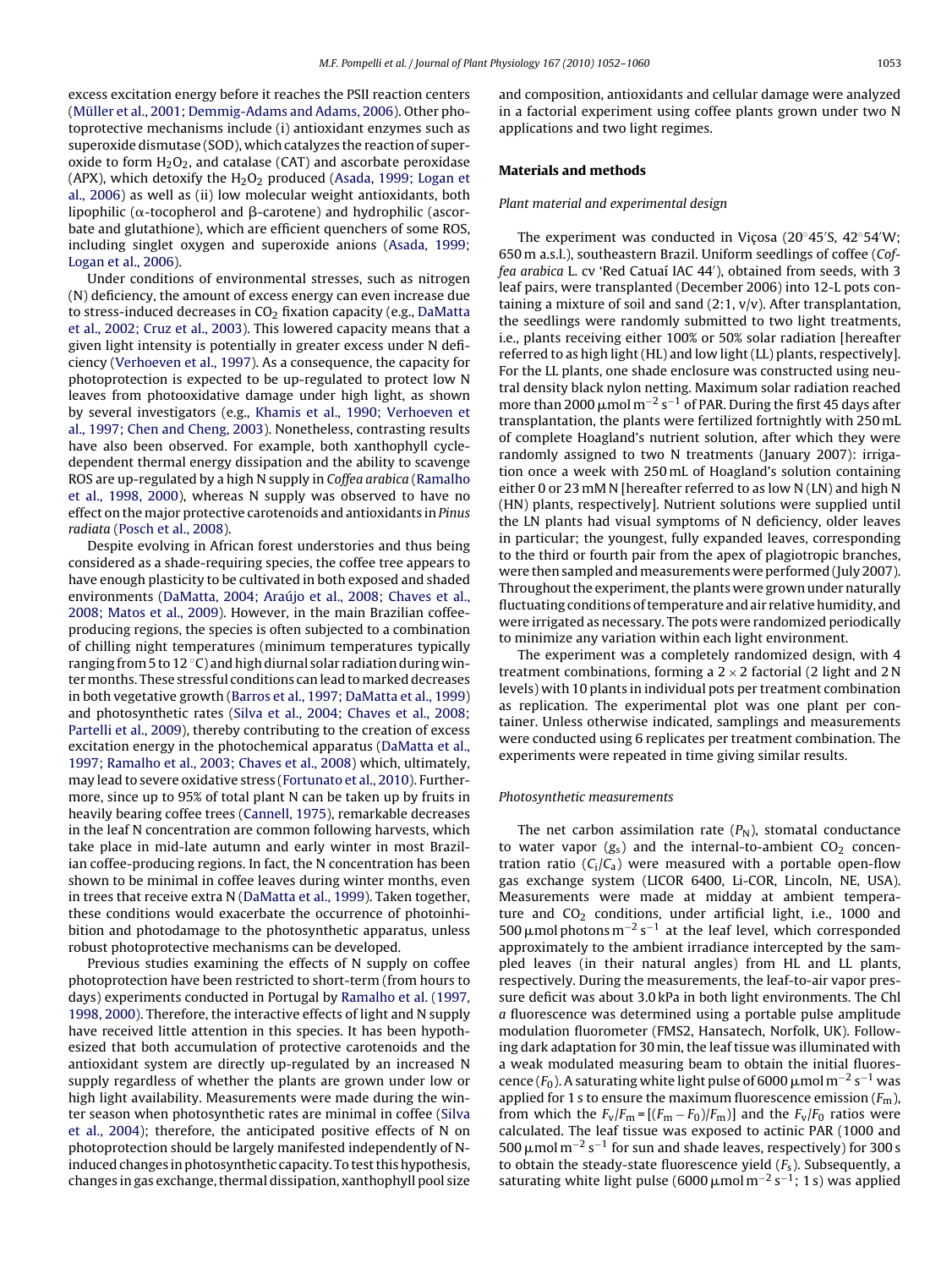to achieve the light-adapted maximum fluorescence  $(F_{\rm m}^{\phantom i})$ . The actinic light was then turned off and a far-red illumination was applied to measure the light-adapted initial fluorescence ( $F_{\rm 0}'$  ). Following [Demmig-Adams et al. \(1996\), t](#page-7-0)he fractions of the absorbed PAR used in photochemistry  $[P=(F_{\rm m}'-F_{\rm s})/F_{\rm m}']$ , dissipated as heat  $[D=1-(F_{V}/F_{m}')]$  and the fraction neither used in photochemistry nor dissipated thermally  $[P_{\rm E}\!=\!(F_{\rm V}/F_{\rm m}^{\phantom{\prime}})-P]$  were calculated. Measurements were made immediately after the gas exchange was gauged and also at predawn ( $F_0$  and  $F_m$  only).

The rate of  $^{14}CO_2$  uptake in leaf discs (14 mm diameter) isolated from the experimentally treated plants was assessed in a leaf-disc oxygen electrode (LD2/2, Hansatech, Kings Lynn, Norfolk, UK) under saturation with  $CO_2$  (~5 kPa) at a PAR of 900 µmol photons m<sup>-2</sup> s<sup>-1</sup> at 35 °C for 30 min. Previous assays showed that incorporated radioactivity was maximal at that temperature. The CO<sub>2</sub> was supplied from 400  $\mu$ L of 1 M NaH <sup>14</sup>CO<sub>3</sub> (specific activity of 1.96 GBq mmol<sup>-1</sup>), pH 9.3, placed on a felt mat at the base of the leaf chamber. Leaf discs were then flash frozen and stored at −80 ◦C until required. The incorporated radioactivity into the leaf discs was assessed using a liquid scintillation analyzer (Beckman LS 6500, Beckman Instruments, Fullerton, USA). The rate of  $14CO<sub>2</sub>$  uptake was expressed as Bq m<sup>-2</sup> s<sup>-1</sup>.

### Biochemical assays

Leaf discs were collected in cloudless days at about midday for biochemical determinations and cellular damage measurements. Leaf discs were also collected before dawn (at 0500 h) for pigment analyses. All leaf tissues were flash frozen in liquid nitrogen and stored at −80 ◦C until analysis. Each sample was replicated twice.

Free amino acids were assayed as described elsewhere ([Praxedes et al., 2006\)](#page-8-0) using the ninhydrin method. Amino acid concentration was estimated using a standard curve with an equimolecular mixture of glycine, glutamic acid, phenylalanine and arginine in 70% (v/v) aqueous ethanol. Soluble protein concentration was determined by the method of [Bradford \(1976\)](#page-7-0) using BSA as a standard. Total N was estimated as the sum of amino acids-N, ammonium-N and nitrate-N pools, as described in [DaMatta et](#page-7-0) [al. \(1999\). C](#page-7-0)hlorophylls and total carotenoids were extracted using  $80\%$  (v/v) aqueous acetone and quantified spectrophotometrically according to [Lichtenthaler \(1987\).](#page-7-0) Carotenes and xanthophylls were extracted with ice-cold 90% (v/v) acetone and assayed by HPLC as reported in [Matos et al. \(2009\). D](#page-7-0)etection of pigments was carried out at 440 nm using a UV/VIS detector. For identification and quantification of peaks, pure commercial standards (DHI, Denmark) were used. DEPS was calculated as  $(Z+0.5A)/(V+A+Z)$ .

Glutamine synthetase (GS; EC 6.3.1.2) was extracted and assayed as previously documented [\(Cruz et al., 2004\).](#page-7-0) Activity of GS was measured by the production of  $\gamma$ -glutamyl-hydroxamate (γ-GH) at 530 nm. Key antioxidant enzymes, including SOD (EC 1.15.1.1), APX (EC 1.11.1.11), catalase (CAT; EC 1.11.1.6) and glutathione reductase (GR; EC 1.6.4.2), were extracted using a cold mortar and pestle with polyvinylpolypyrrolidone and appropriate extraction buffers as described exactly in [Pinheiro et al. \(2004\).](#page-8-0) Total SOD activity was determined by measuring its ability to inhibit the photochemical reduction of p-nitro-blue-tetrazolium chloride at 560 nm. The activity of CAT was estimated by measuring the rate of decomposition of  $H_2O_2$  at 240 nm; total APX activity was estimated by monitoring the decline in absorbance at 290 nm, whereas GR activity was assessed by measuring the rate of NADPH oxidation at 340 nm. Further details have been documented previously [\(Pinheiro et al., 2004\).](#page-8-0)

Cellular damage was analyzed through (i) electrolyte leakage, assayed immediately after leaf sampling using a conductivity meter; (ii) malondialdehyde (MDA) accumulation, estimated as the content of total 2-thiobarbituric acid-reactive substances; and (iii)



**Fig. 1.** Time course of maximum (circles) and minimum (squares) air temperature throughout July 2007 at Vicosa, southeastern Brazil. The horizontal lines represent the monthly mean maximum and minimum temperatures. The gray-marked part denotes the days when samplings and measurements were performed.

 $H<sub>2</sub>O<sub>2</sub>$  accumulation, estimated via the ferrous oxidation-xylenol orange method. Further details have been reported elsewhere [\(Lima et al., 2002\).](#page-7-0)

# Statistical analyses

Data were statistically examined using a fixed-model ANOVA (with light levels and N supply levels considered fixed, and replicates and observations random) following a completely randomized design, and significant differences between treatments were analyzed using the Newman–Keuls test at  $P \le 0.05$ . Assumptions of normality were determined using the Kolmogorov–Smirnov test; when necessary, data were transformed to attain a normal distribution. Mean comparisons were performed using Statgraphics Plus Version 5.1 (StatPoint, Inc., Herndon, VA, USA). Correlation coefficients were calculated using Statistica 7.0 (StatSoft, Inc., Tulsa, OK, USA).

# **Results**

In July 2007, the minimum and maximum average temperatures were 8.7 °C and 25.5 °C, respectively, but temperatures below 6 ◦C and above 26 ◦C were common (Fig. 1). Overall, relatively cool nights were followed by warm, sunny days, with the maximum PAR reaching more than 2000 µmol photons m<sup>-2</sup> s<sup>-1</sup> (data not shown).

Regardless of the light conditions, the leaf N concentration was, on average, 58% higher in HN plants (>30 g kg−<sup>1</sup> DW) than in LN individuals [\(Table 1\).](#page-3-0) The increased N concentration was accompanied by an increase in the concentrations of free amino acids (30%) and soluble proteins (146%) ([Table 1\).](#page-3-0)

Irrespective of the treatments, both  $P_N$  and  $g_S$  were quite low, ranging from 1.5 to 2.1  $\mu$ mol CO<sub>2</sub> m<sup>-2</sup> s<sup>-1</sup> and from 11 to 19 mmol H<sub>2</sub>O m<sup>-2</sup> s<sup>-1</sup>, respectively. The  $C_i/C_a$  was also low, ranging from 0.41 to 0.55 ([Table 2\).](#page-3-0) Similar results were obtained in the early morning (data not shown). In contrast, the rate of  $^{14}CO<sub>2</sub>$ uptake (assessed under saturating  $CO<sub>2</sub>$  and therefore in the absence of diffusion-mediated limitations of photosynthesis—thus reflecting the mesophyll capacity for carbon fixation) was lower (6–10%) in LL plants than in HL plants. Moreover, the potential capacity to fix  $14CO<sub>2</sub>$  was about 33% lower in LN plants than in HN plants in either light treatment [\(Table 2\).](#page-3-0)

In HL plants, both of the  $F_{\rm V}/F_{\rm m}$  and  $F_{\rm V}/F_{\rm 0}$  ratios at predawn were relatively low and similar irrespective of the N level; however, these ratios increased in HN plants relative to LN plants at midday ([Fig. 2\).](#page-3-0)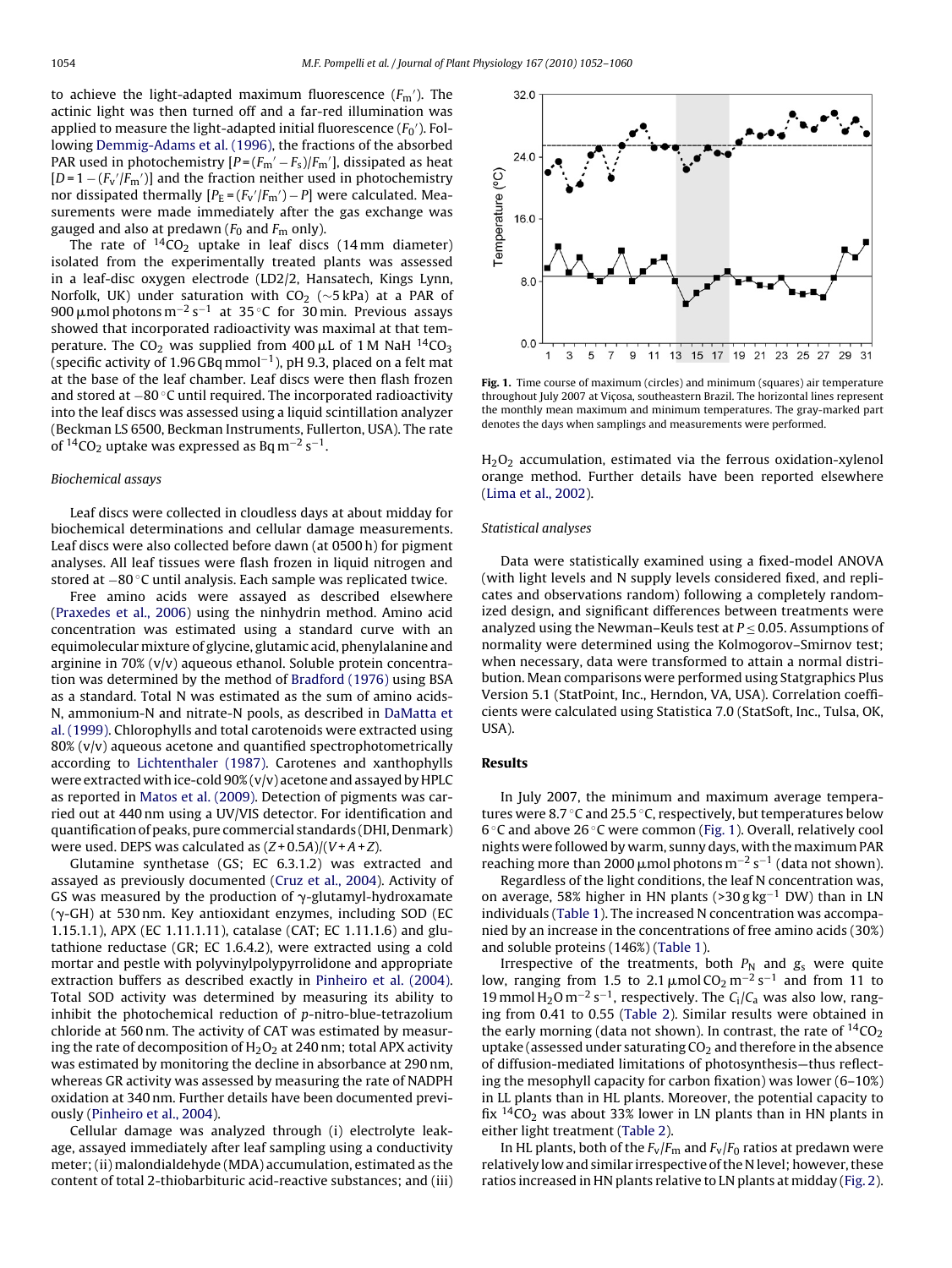# <span id="page-3-0"></span>**Table 1**

The effects of N supply (0 or 23 mM, respectively, for low and high N applications) on the concentrations of total N, amino acids and proteins in coffee plants grown under either low light or full sunlight conditions. Different capital letters denote significant differences between means for each parameter within each N application, and different small letters denote significant differences for each parameter within each light condition ( $P \le 0.05$ , Newman–Keuls' test). Data are expressed as means  $\pm$  SE, n = 6.

| Characteristics                                                                                       | Low nitrogen                                             |                                                           | High nitrogen                                        |                                                        |
|-------------------------------------------------------------------------------------------------------|----------------------------------------------------------|-----------------------------------------------------------|------------------------------------------------------|--------------------------------------------------------|
|                                                                                                       | Low light                                                | High light                                                | Low light                                            | High light                                             |
| Total N $(g \ kg^{-1} DW)$<br>Amino acids (mmol $kg^{-1}$ FW)<br>Total protein $(g \, kg^{-1} \, FW)$ | $20.6 \pm 0.9$ Ab<br>$9.6 \pm 1.1$ Ab<br>$51.4 + 2.7$ Bh | $20.0 \pm 0.8$ Ab<br>$11.0 \pm 1.8$ Aa<br>$66.9 + 3.5$ Ab | $30.4 \pm 1.2$ Aa<br>$14.0 + 1.1$ Aa<br>$131 + 5$ Ba | $33.6 \pm 1.1$ Aa<br>$12.8 \pm 1.7$ Aa<br>$160 + 5$ Aa |

### **Table 2**

The effects of N supply (0 or 23 mM, respectively, for low and high N applications) on the rate of net carbon assimilation  $(P_N)$ , stomatal conductance  $(g_S)$ , internal-to-ambient CO<sub>2</sub> concentration ratio (C<sub>i</sub>/C<sub>a</sub>) and the rate of <sup>14</sup>CO<sub>2</sub> uptake in coffee plants grown under either low light or full sunlight conditions. Different capital letters denote significant differences between means for each parameter within each N application, and different small letters denote significant differences for each parameter between means within each light condition ( $P \le 0.05$ , Newman–Keuls' test). Data are expressed as means  $\pm$  SE,  $n = 10$  (except for the rate of <sup>14</sup>CO<sub>2</sub> uptake, in which  $n = 6$ ).

| Characteristics                                                            | Low nitrogen       |                    | High nitrogen    |                    |
|----------------------------------------------------------------------------|--------------------|--------------------|------------------|--------------------|
|                                                                            | Low light          | High light         | Low light        | High light         |
| $P_N$ ( $\mu$ mol CO <sub>2</sub> m <sup>-2</sup> s <sup>-1</sup> )        | $2.1 \pm 0.2$ Aa   | $1.5 \pm 0.1$ Ba   | $2.1 \pm 0.3$ Aa | $1.6 \pm 0.1$ Aa   |
| $g_s$ (mmol m <sup>-2</sup> s <sup>-1</sup> )                              | $13 + 0.7$ Ba      | $19 + 0.7$ Aa      | $11 + 1.0$ Aa    | $12 + 0.1$ Ab      |
| $C_i/C_a$                                                                  | $0.46 \pm 0.04$ Aa | $0.55 \pm 0.04$ Aa | $0.41 + 0.04$ Aa | $0.46 \pm 0.05$ Aa |
| <sup>14</sup> CO <sub>2</sub> uptake (Bq m <sup>-2</sup> s <sup>-1</sup> ) | $765 \pm 13$ Bb    | $822 \pm 12$ Ab    | $1131 + 12$ Ba   | $1204 + 14$ Aa     |

For example, the  $F_V/F_m$  ratio was about 0.74 in HN plants compared with 0.64 in LN individuals. On the other hand,  $F_v/F_m$  was similar (above 0.80 at predawn and slightly below 0.80 at midday) in LN plants and HN plants under shade. In contrast,  $F_v/F_0$  was significantly lower in LN plants than in HN individuals at both predawn and midday (Fig. 2).

The fraction of absorbed PAR used in photochemistry (P) was lower and the fraction dissipated as heat  $(D)$  was higher in HL plants compared with LL plants and was independent of the N level, although P was higher and D was lower under HN conditions within a given light level [\(Fig. 3\).](#page-4-0) The fraction of absorbed PAR neither used in photochemistry nor dissipated thermally  $(P_F)$  was significantly higher in HL plants than in LL plants regardless of the N supply [\(Fig. 3\).](#page-4-0)

In dark-adapted leaves,  $F_v/F_m$  at predawn decreased with increasing  $A + Z$  pools on a Chl basis (but not with DEPS; data not shown) and decreased linearly with decreasing N concentrations [\(Fig. 4\).](#page-4-0)

As expected, the concentrations of Chl  $(a + b)$  and total carotenoids decreased remarkably with a diminishing N supply.



**Fig. 2.** The effects of N supply (0 or 23 mM, respectively, for low and high N applications) on the ratios of variable-to-maximum ( $F_v/F_m$ ; A, B) and variable-to-initial ( $F_v/F_0$ ; C, D) chlorophyll fluorescence in coffee plants grown in full sunlight and shade conditions. Measurements were made at predawn and midday. Different capital letters denote significant differences between the means for each parameter within each N application, and different small letters denote significant differences for each parameter within each light condition at either predawn or midday. Asterisks represent significant differences for a given parameter within the sampling schedule ( $P \le 0.05$ , Newman–Keuls' test). Data are expressed as means  $\pm$  SE, n = 6.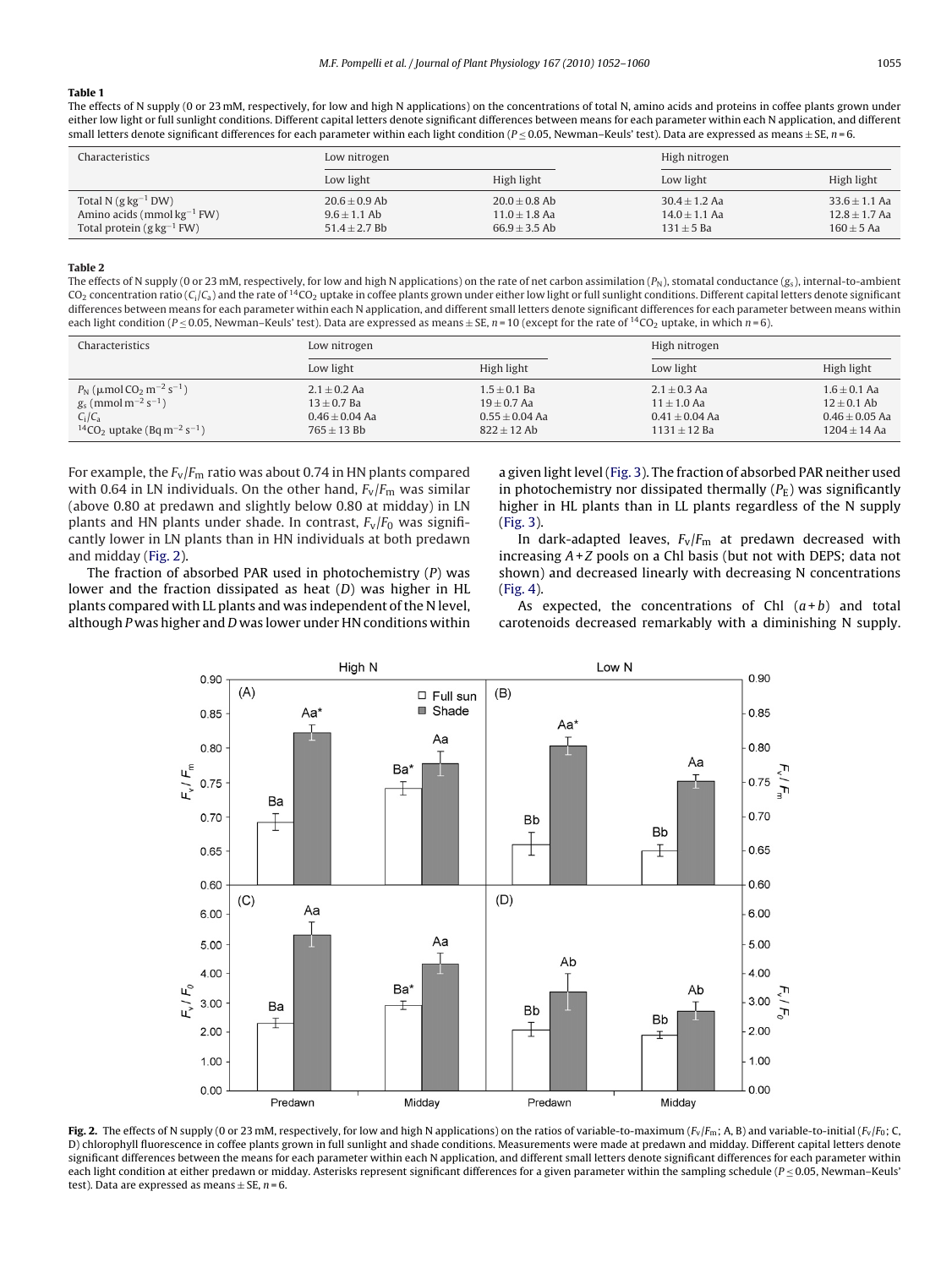<span id="page-4-0"></span>

**Fig. 3.** The effects of N supply (0 or 23 mM, respectively, for low and high N application) on the fractions of absorbed photosynthetic active radiation used in photochemistry  $(P; A)$  or dissipated as heat  $(D; B)$  and the fraction neither used in photochemistry nor dissipated thermally ( $P<sub>E</sub>$ ; C) in coffee plants grown in full sunlight and shade conditions. Measurements were made at midday. Different capital letters denote significant differences between means for each parameter within each N application, and different small letters denote significant differences for each parameter within each light condition ( $P \le 0.05$ , Newman–Keuls' test). Data are expressed as means  $\pm$  SE,  $n = 6$ .

These concentrations also decreased, though to a lesser extent, with increasing light availability [\(Table 3\).](#page-5-0) However, the ratios of Chl a/b and Chl/Car remained unchanged regardless of the treatments. A decrease in the Chl concentration was associated with a decrease in the Chl/N ratio, particularly under HL conditions [\(Table 3\).](#page-5-0)

Independently of the light environments, HN plants, compared with their LN counterparts, exhibited much larger concentrations per unit mass of neoxanthin (150–197%), violaxanthin (244–683%), lutein (~120%), α-carotene (214–229%) and β-carotene (50–115%). Concentrations per unit mass of A and Z also tended to be higher (22–46%) in HN than in LN plants, although the differences were



**Fig. 4.** The variable-to-maximum chlorophyll (Chl) fluorescence ratio  $(F_v/F_m)$  in relation to the concentration of antheraxanthin  $(A)$  + zeaxanthin  $(Z)$  on a Chl basis at predawn (upper) and in relation to the concentration of nitrogen (N) (lower) in coffee plants.

only statistically significant for A under shade conditions ([Table 4\).](#page-5-0) Within each N condition, the concentrations of all carotenoids on a mass basis were higher in LL plants than in HL individuals, with the exception of A and Z, which were similar between the light treatments. A quite different picture emerged when the concentrations of the above carotenoids were expressed on a Chl basis ([Table 4\).](#page-5-0) Under HL conditions, LN plants showed significant increases in A (148%), Z (117%) and  $\beta$ -carotene (67%) compared with HN plants. Under shade, LN plants exhibited decreases in V (70%) and  $\alpha$ -carotene (28%) and an increase in DEPS (35%) relative to HN individuals. By comparing the light treatments, increases in Z  $(72-125%)$  and  $A + Z$  (41–115%) were found in HL plants compared with LL plants, whereas the concentration of  $\alpha$ -carotene was 48% higher in HN plants under shade as compared with their counterparts under full sunlight. Unless otherwise stated above, no further significant differences in the carotenoid concentrations on a Chl basis were detected in response to the treatments.

Expressed per unit mass, the activities of SOD and GR were not significantly affected by the treatments. In contrast, APX activity was lower in LN plants, particularly under shade conditions, whereas CAT activity was lower in LL plants compared with HL plants, regardless of the N level ([Table 5\).](#page-5-0) GS activity was significantly higher in HL plants than in LL plants at a given N level and was 115% higher in HN plants than in LN plants within each light treat-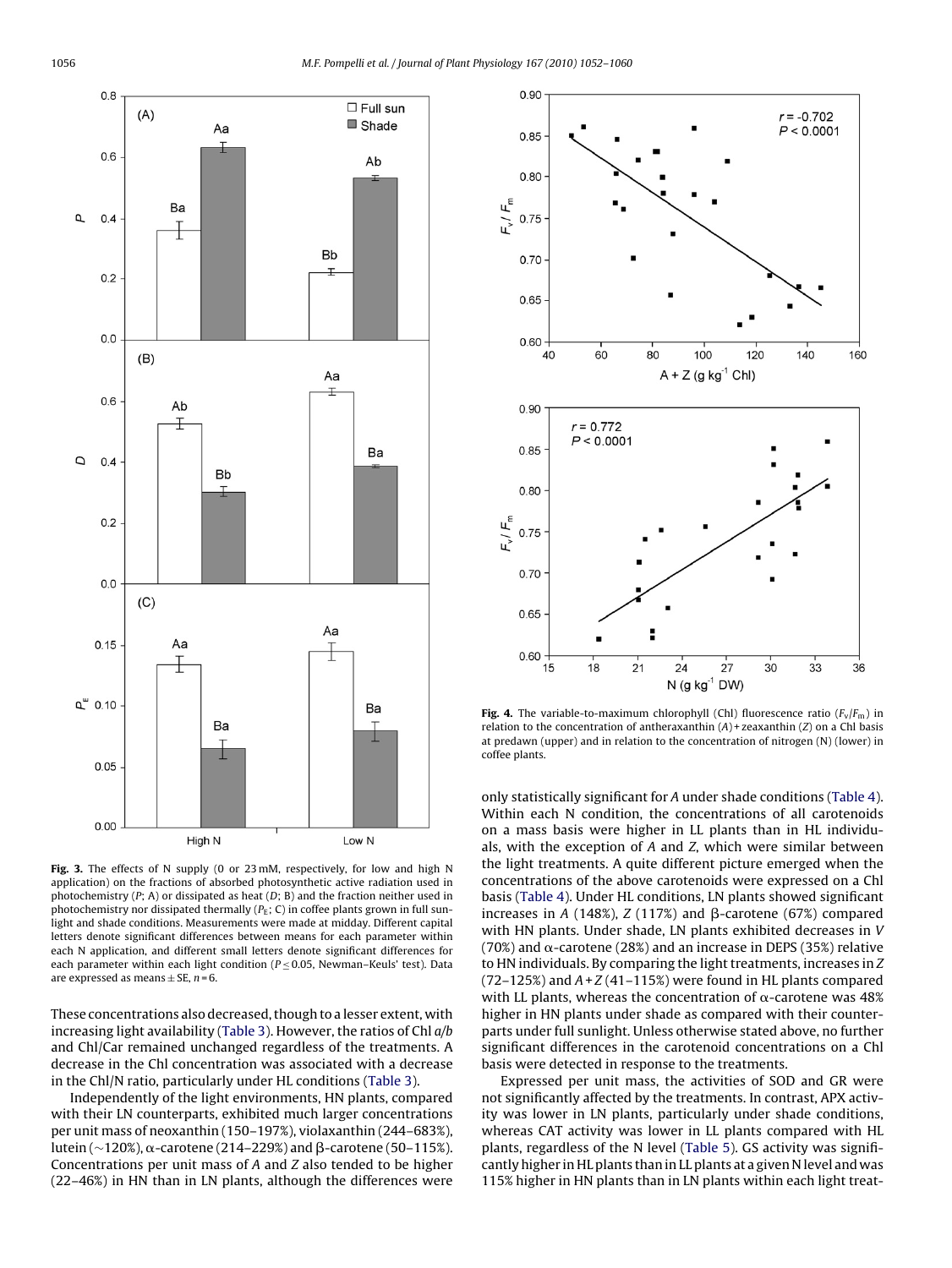## <span id="page-5-0"></span>**Table 3**

The effects of N supply (0 or 23 mM, respectively, for low and high N applications) on the concentrations of total chlorophylls (Chl) and total carotenoids (Car) as well as on the ratios of Chl a/b, Chl/Car and Chl/N in coffee plants grown under either low light or full sunlight conditions. Samples were collected at midday. Different capital letters denote significant differences between means for each parameter within each N application, and different small letters denote significant differences for each parameter between means within each light condition ( $P \le 0.05$ , Newman–Keuls' test). Data are expressed as means  $\pm$  SE,  $n = 6$ .

| Characteristics                       | Low nitrogen       |                    | High nitrogen      |                    |
|---------------------------------------|--------------------|--------------------|--------------------|--------------------|
|                                       | Low light          | High light         | Low light          | High light         |
| Chl $(a + b)$ (g kg <sup>-1</sup> FW) | $1.62 \pm 0.10$ Ab | $1.03 \pm 0.17$ Bb | $3.82 \pm 0.38$ Aa | $2.56 \pm 0.14$ Ba |
| $Car(gkg^{-1}FW)$                     | $0.35 + 0.04$ Ab   | $0.29 + 0.03$ Ab   | $0.79 + 0.07$ Aa   | $0.53 + 0.05$ Ba   |
| Chl $a/b$ (kg kg <sup>-1</sup> FW)    | $2.88 \pm 0.25$ Aa | $2.83 \pm 0.18$ Aa | $2.63 + 0.03$ Aa   | $2.55 + 0.05$ Aa   |
| $Chl/Car$ (kg kg <sup>-1</sup> FW)    | $2.97 \pm 0.23$ Aa | $2.23 \pm 0.17$ Aa | $3.21 \pm 0.08$ Aa | $2.95 \pm 0.32$ Aa |
| $Chl/N$ (mg kg <sup>-1</sup> DW)      | $81.1 \pm 9.1$ Ab  | $50.4 \pm 8.5$ Bb  | $99.2 + 4.9$ Aa    | $75.9 \pm 6.1$ Ba  |

#### **Table 4**

The effect of N supply (0 or 23 mM, respectively, for low and high N applications) on the carotenoid composition expressed in both mg kg<sup>-1</sup> fresh weight (FW) and g kg<sup>-1</sup> Chl in coffee plants grown under either low light or full sunlight conditions. Samplings were made at midday. Different capital letters denote significant differences between means for each parameter within each N application, and different small letters denote significant differences for each parameter between means within each light condition ( $P < 0.05$ , Newman–Keuls' test). Data are expressed as means  $\pm$  SE,  $n = 6$ .

| Characteristics         | Low nitrogen       |                    |                    |                    |
|-------------------------|--------------------|--------------------|--------------------|--------------------|
|                         | Low light          | High light         | Low light          | High light         |
| $mg\,kg^{-1}$ FW        |                    |                    |                    |                    |
| Neoxanthin              | $51.6 + 6.4$ Ab    | $29.6 + 5.2$ Bb    | $129 \pm 8$ Aa     | $87.9 \pm 7.6$ Ba  |
| Lutein                  | $136 \pm 17$ Ab    | $105 \pm 12.1$ Ab  | $298 \pm 23$ Aa    | $236 \pm 28$ Ba    |
| $\alpha$ -Carotene      | $14.5 \pm 1.3$ Ab  | $6.5 \pm 1.4$ Bb   | $45.6 \pm 2.2$ Aa  | $21.4 \pm 3.6$ Ba  |
| $\beta$ -Carotene       | $37.2 \pm 3.9$ Ab  | $29.7 \pm 4.0$ Ab  | $80.1 \pm 6.2$ Aa  | $44.5 \pm 4.9$ Ba  |
| Violaxanthin            | $8.0 \pm 1.5$ Ab   | $5.4 \pm 1.0$ Ab   | $62.7 \pm 8.0$ Aa  | $18.6 + 4.0$ Ba    |
| Antheraxanthin $(A)$    | $20.6 \pm 2.9$ Ab  | $19.8 \pm 1.7$ Aa  | $53.2 \pm 6.1$ Aa  | $24.2 \pm 2.3$ Ba  |
| Zeaxanthin $(Z)$        | $83.0 \pm 8.7$ Aa  | $96.8 \pm 8.0$ Aa  | $121 \pm 18$ Aa    | $137 \pm 26.1$ Aa  |
| $A+Z$                   | $103 \pm 11$ Ab    | $116 \pm 9$ Ab     | $174 \pm 24$ Aa    | $162 \pm 240$ Aa   |
| $g \text{ kg}^{-1}$ Chl |                    |                    |                    |                    |
| Neoxanthin              | $32.4 + 4.2$ Aa    | $28.4 \pm 3.0$ Aa  | $34.7 \pm 0.8$ Aa  | $34.5 \pm 2.3$ Aa  |
| Lutein                  | $85.6 \pm 11.4$ Aa | $114 \pm 13$ Aa    | $79.3 \pm 2.4$ Aa  | $92.5 \pm 9.6$ Aa  |
| $\alpha$ -Carotene      | $9.3 \pm 1.3$ Aa   | $6.2 \pm 0.9$ Aa   | $12.9 \pm 1.4$ Aa  | $8.7 \pm 1.5$ Ba   |
| $\beta$ -Carotene       | $23.8 \pm 3.1$ Aa  | $30.1 \pm 2.6$ Aa  | $21.7 \pm 1.5$ Aa  | $18.0 \pm 2.1$ Ab  |
| Violaxanthin            | $5.0 \pm 0.9$ Ab   | $5.4 \pm 0.7$ Aa   | $16.7 \pm 1.8$ Aa  | $7.3 \pm 1.5$ Ba   |
| Antheraxanthin          | $13.0 \pm 1.9$ Ba  | $23.6 \pm 3.8$ Aa  | $13.8 \pm 1.0$ Aa  | $9.5 \pm 0.7$ Ab   |
| Zeaxanthin              | $52.2 \pm 5.9$ Ba  | $117 \pm 20$ Aa    | $31.4 \pm 3.3$ Aa  | $54.1 \pm 9.9$ Ab  |
| $A+Z$                   | $65.1 \pm 7.2$ Ba  | $140 \pm 24$ Aa    | $45.1 \pm 3.5$ Ba  | $63.6 \pm 10.0$ Ab |
| <b>DEPS</b>             | $0.84 \pm 0.02$ Aa | $0.87 \pm 0.01$ Aa | $0.62 \pm 0.03$ Bb | $0.78 \pm 0.05$ Aa |

ment (Table 5). Nevertheless, different results were found when the enzyme activities were expressed on a protein basis. The activities of SOD, APX and GR were remarkably higher in LN plants and independent of the light conditions, whereas the activity of CAT was greater in LN plants at full sunlight and were similar among the other treatments. GS activity was lower in LL plants under HN

supply and remained unchanged in the other treatments (Table 5). The  $H_2O_2$  concentration was considerably higher in LN plants **Discussion**

(144–473%) than in HN individuals irrespective of the light con-ditions ([Table 6\)](#page-6-0). Moreover, HL plants showed higher  $H_2O_2$  concentrations (66–290%) than LL plants within each N level tested. In contrast, the light treatments affected neither MDA concentration nor electrolyte leakage, which were significantly greater in LN plants (92–150%) than in HN plants [\(Table 6\).](#page-6-0)

The LN plants were N deficient, since N concentrations below 23 g kg<sup>-1</sup> have been shown to induce visual symptoms of N deficiency in coffee [\(Moraes, 1981\).](#page-8-0) Other N deficiency symptoms, such

#### **Table 5**

The effects of N supply (0 or 23 mM, respectively, for low and high N applications) on the activities of superoxide dismutase (SOD), ascorbate peroxidase (APX), catalase (CAT), glutathione reductase (GR) and glutamine synthetase (GS), expressed both per fresh weight and protein mass, in coffee plants grown under either low light or full sunlight conditions. One unit of SOD was defined as the amount of enzyme that inhibited the reduction of p-nitro-blue tetrazolium by 50%. Samples were collected at midday. Different capital letters denote significant differences between means for each parameter within each N application, and different small letters denote significant differences for each parameter between means within each light condition ( $P \le 0.05$ , Newman–Keuls' test). Data are expressed as means  $\pm$  SE, n = 6.

| Characteristics                                                | Low nitrogen      |                   | High nitrogen     |                   |
|----------------------------------------------------------------|-------------------|-------------------|-------------------|-------------------|
|                                                                | Low light         | High light        | Low light         | High light        |
| SOD (U $kg^{-1}$ FW)                                           | $0.86 + 0.19$ Aa  | $1.01 + 0.19$ Aa  | $0.77 + 0.17$ Aa  | $0.96 + 0.04$ Aa  |
| APX (mmol ascorbate min <sup>-1</sup> kg <sup>-1</sup> FW)     | $45.3 + 2.9$ Bb   | $57.5 + 2.3$ Ab   | $73.6 + 4.1$ Aa   | $72.0 + 4.6$ Aa   |
| CAT (mmol $H_2O_2$ min <sup>-1</sup> kg <sup>-1</sup> FW)      | $2.2 + 0.6$ Ba    | $3.2 + 0.5$ Aa    | $2.7 + 0.5$ Ba    | $3.9 + 0.4$ Aa    |
| $GR$ (mmol NADPH min <sup>-1</sup> kg <sup>-1</sup> FW)        | $1.8 + 0.1$ Aa    | $1.8 + 0.2$ Aa    | $2.0 + 0.2$ Aa    | $2.1 + 0.2$ Aa    |
| GS (mmol $\gamma$ GH h <sup>-1</sup> kg <sup>-1</sup> FW)      | $3.7 + 0.3$ Bb    | $4.8 + 0.3$ Ab    | $8.0 + 0.6$ Ba    | $10.3 + 0.7$ Aa   |
| SOD (U $kg^{-1}$ protein)                                      | $32.5 + 5.7$ Aa   | $33.5 + 2.2$ Aa   | $8.1 + 1.5$ Ab    | $12.7 + 1.0$ Ab   |
| APX (mmol ascorbate min <sup>-1</sup> $kg^{-1}$ protein)       | $1096 + 124$ Ba   | $1479 + 238$ Aa   | $627 \pm 53$ Ab   | $572 \pm 56$ Ab   |
| CAT (mmol $H_2O_2$ min <sup>-1</sup> kg <sup>-1</sup> protein) | $16.0 + 3.2$ Ba   | $57.3 + 5.3$ Aa   | $16.6 + 2.1$ Aa   | $15.6 + 2.1$ Ab   |
| $GR$ (mmol NADPH min <sup>-1</sup> kg <sup>-1</sup> protein)   | $14.6 + 0.8$ Aa   | $15.3 + 1.6$ Aa   | $6.9 + 0.6$ Ab    | $7.2 \pm 0.5$ Ab  |
| $GS$ (mol $\gamma G H h^{-1}$ kg <sup>-1</sup> protein)        | $76.1 \pm 3.1$ Aa | $86.0 \pm 6.7$ Aa | $50.0 \pm 2.5$ Bb | $79.9 \pm 7.1$ Aa |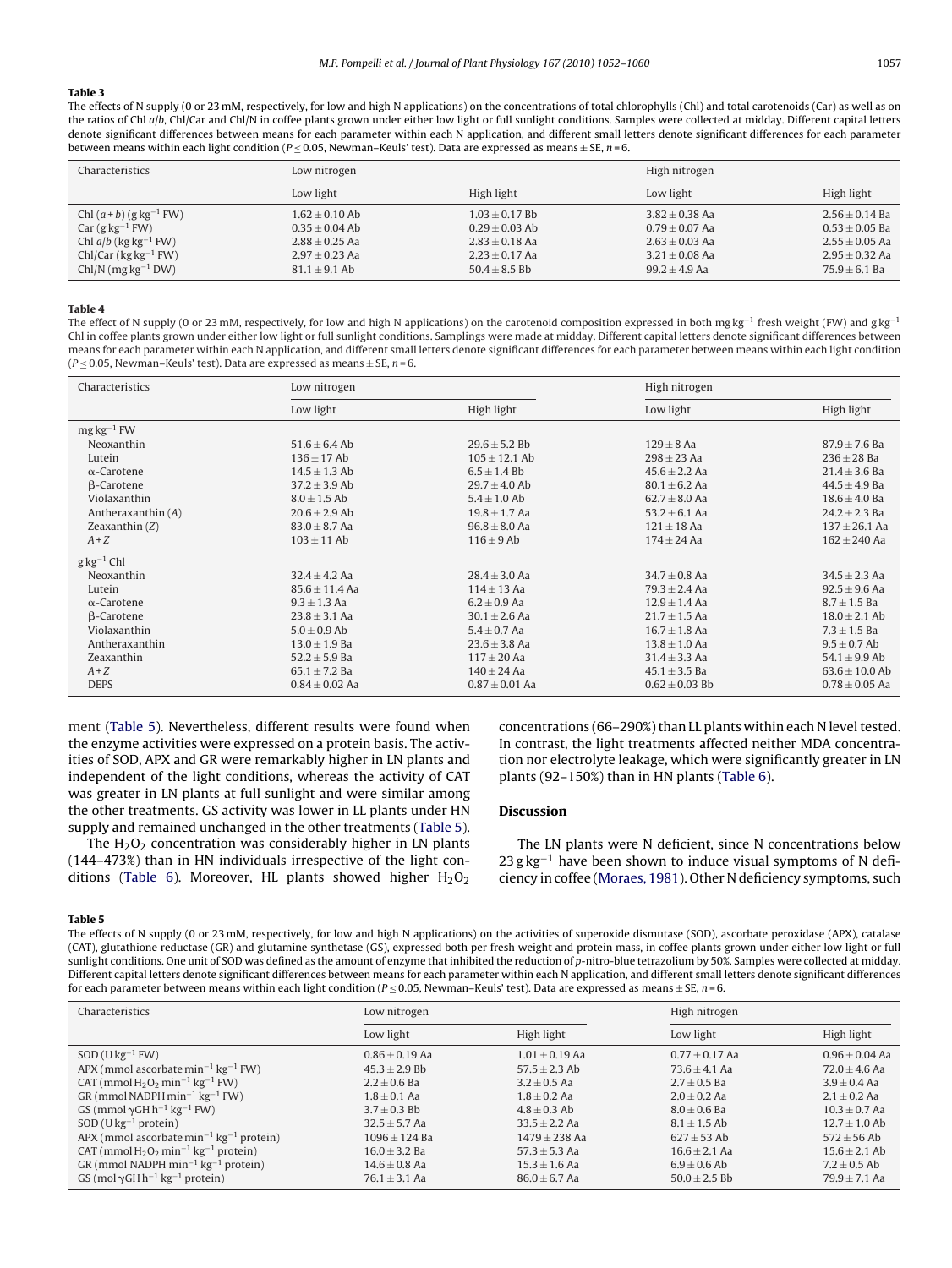#### <span id="page-6-0"></span>**Table 6**

The effects of N supply (0 or 23 mM, respectively, for low and high N applications) on hydrogen peroxide  $(H_2O_2)$ , malondialdehyde (MDA) and electrolyte leakage in coffee plants grown under either low light or full sunlight conditions. Samples were collected at midday. Different capital letters denote significant differences between means for each parameter within each N application, and different small letters denote significant differences for each parameter between means within each light condition ( $P \le 0.05$ , Newman–Keuls' test). Data are expressed as means  $\pm$  SE,  $n = 6$ .

| Characteristics                                                 | Low nitrogen                        |                                    | High nitrogen                     |                                   |
|-----------------------------------------------------------------|-------------------------------------|------------------------------------|-----------------------------------|-----------------------------------|
|                                                                 | Low light                           | High light                         | Low light                         | High light                        |
| $H_2O_2$ (mmol kg <sup>-1</sup> DW)                             | $3.8 \pm 0.1$ Ba                    | $6.4 \pm 0.3$ Aa                   | $0.7 \pm 0.1$ Bb                  | $2.6 \pm 0.1$ Ab                  |
| MDA ( $\mu$ mol kg <sup>-1</sup> DW)<br>Electrolyte leakage (%) | $190 \pm 19$ Aa<br>$6.1 \pm 0.4$ Aa | $186 \pm 8$ Aa<br>$6.1 \pm 0.6$ Aa | $79 \pm 4$ Ab<br>$2.8 \pm 0.2$ Ab | $97 \pm 6$ Ab<br>$2.4 \pm 0.2$ Ab |

as a decreased total leaf area and lower specific leaf area, were also found in LN plants (data not shown).

Neither light nor N supply substantially affected the  $P<sub>N</sub>$  rates. These rates were quite low, which had already been demonstrated by other investigators ([DaMatta et al., 1997; Silva et al., 2004;](#page-7-0) [Chaves et al., 2008\)](#page-7-0) studying coffee plants during winter conditions in southeastern Brazil. It has been suggested that low night temperatures may largely depress  $g_s$ , even when the daytime temperature is adequate for gas exchange in coffee ([DaMatta et al.,](#page-7-0) [1997\).](#page-7-0) The low  $g_s$  and the corresponding low  $C_i/C_a$  ratio suggest that diffusive limitations, rather than biochemical constraints, greatly accounted for the low  $P_N$ . In contrast, the data on  $^{14}CO_2$  assimilation suggested that the mesophyll photosynthetic capacity for  $CO<sub>2</sub>$ fixation was improved by HL availability and particularly by the HN supply. In fact, HN plants in both light environments displayed similar  $14CO<sub>2</sub>$  assimilations in comparison to that of unstressed coffee trees analyzed during the growing season (see [DaMatta et al.,](#page-7-0) [2008\).](#page-7-0) Taken together, these results indicate that the anticipated positive effects of N nutrition on coffee photosynthesis ([Ramalho](#page-8-0) [et al., 2000; DaMatta et al., 2002\)](#page-8-0) are apparently dampened or even suppressed by the high diffusive resistance to  $CO<sub>2</sub>$  influx into leaves, which is presumably imposed by low night temperatures, especially in HL plants.

Considering that carbon fixation, the usual main sink for the absorbed PAR in chloroplasts, was quite depressed regardless of the N and irradiance treatments, adjustments in light capture, use and dissipation are required to provide photoprotection to the photosynthetic apparatus, particularly under full sunlight. Here, we showed that decreased light capture via strong reductions in the concentrations of both Chl  $a$  and Chl  $b$  were evident in response to both high light and N deficiency. These reductions were linked to a decrease in the Chl/N ratio, which results from a decrease in biosynthesis and/or an increase in Chl degradation.

As expected, the higher P of HN plants was accompanied by a lower D, which differed from that found in LN plants in both light treatments. The higher D of LN plants is likely associated with the higher  $A + Z$  pool on a Chl basis (as well as higher DEPS in LN compared with HN plants under shade). However, the decreased P was not entirely offset by the increase in D under full sun, which instead led to a higher  $P_F$ . The increase in  $P_F$  suggests that down-regulation of PSII in order to prevent over-reduction of  $Q_A$  was insufficient to compensate for the decreased demand for electrons through NADP<sup>+</sup> consumption. This in turn may potentially result in singlet oxygen formation and damage to membrane components [\(Müller et al.,](#page-8-0) [2001\).](#page-8-0)

The  $F_{\rm V}/F_{\rm m}$  ratio is often used as an indicator of the degree of photoinhibition in PSII [\(Maxwell and Johnson, 2000; Demmig-Adams](#page-8-0) [and Adams, 2006\).](#page-8-0) We believe that the lower predawn  $F_v/F_m$ , particularly in LN plants in high light, may be partially associated with sustained xanthophyll cycle-dependent thermal energy dissipation due to nocturnal retention of zeaxanthin under cold conditions, as previously suggested to occur in coffee by [Ramalho et al. \(2003\)](#page-8-0) and recently confirmed by [Partelli et al. \(2009\)](#page-8-0) in several coffee genotypes when exposed to night temperatures below 13 ◦C. Lower predawn  $F_V/F_m$  under N limitation has also been reported for other

woody species, e.g., apple ([Cheng, 2003\)](#page-7-0) and grapevine [\(Chen and](#page-7-0) [Cheng, 2003\).](#page-7-0) Nonetheless, the treatment effects on the  $F_v/F_m$  must be cautiously considered. While the decrease in  $F_v/F_m$  in LN plants was probably accompanied by photodamage, no evidence of oxidative damage could be observed in HN plants grown in the open despite their higher  $P_E$  compared with individuals under shade. In addition, HN plants displayed the highest  $14CO<sub>2</sub>$  fixation rates; therefore, we propose that the sustained decreases in  $F_v/F_m$  under full sun exposure are likely associated with photoprotection. One must also be cautious in interpreting the similar effects of shading on both  $P_{\rm E}$  and  $F_{\rm V}/F_{\rm m}$ : because the  $F_{\rm V}/F_{\rm m}$  ratio was above 0.80 at predawn, the slight decreases in that ratio at midday should be considered, at a first glance, as an indication of dynamic, rather than chronic, photoinhibition [\(Demmig-Adams and Adams, 2006\).](#page-7-0) Nevertheless, more sensitive indices for photoinhibition, such as the  $F_v/F_0$  ratio, which shows significantly higher amplitudes than  $F_{\rm v}/F_{\rm m}$  [\(Lima et al., 1999; Maxwell and Johnson, 2000\),](#page-7-0) could also be used to detect photoinhibition in response to N deficiency under shade. In fact, shaded LN plants showed clear signs of photooxidative damage (as judged from the increases in the  $H_2O_2$  and MDA concentrations and electrolyte leakage) and, above all, displayed the lowest  ${}^{14}CO_2$  fixation rates in this study.

Several investigators have demonstrated that N deficiency does not affect  $F_v/F_m$  (e.g., [Khamis et al., 1990; Lu and Zhang, 2000; Chen](#page-7-0) [and Cheng, 2003; Posch et al., 2008; Kumagai et al., 2009\),](#page-7-0) which has been interpreted as protection against photoinhibitory damage in N-deficient plants. Proper adjustments in light capture and the dissipation of excess energy have usually been invoked to explain the lack of effect of N deficiency on PSII photochemical efficiency. Nonetheless, in the above quoted studies, cellular damage markers were not assessed, and consequently we cannot draw a firm conclusion regarding the association of N deficiency with photodamage. In a few studies (e.g., [Huang et al., 2004\) i](#page-7-0)n which cellular damage has been examined, lipid peroxidation (analyzed through MDA accumulation) increased in LN plants with no commensurate change in  $F_v/F_m$ . In fact,  $F_v/F_m$  is relatively stable and does not respond readily to small changes in  $F_v$  or  $F_0$ , since  $F_m$  is the sum of  $F_v$  and  $F_0$  [\(Babani and Lichtenthaler, 1996\).](#page-7-0) According to these authors,  $F_m$ does not change at all, e.g., when  $F_v$  slightly decreases and  $F_0$  slightly increases. Hence, changes in PSII photochemical efficiency could be masked by calculation of the  $F_{\rm V}/F_{\rm m}$  ratio. We therefore propose that the stability of  $F_V/F_m$  cannot always be considered as evidence of proper photoacclimation during N deficiency. It is noteworthy that  $F_{\rm V}/F_{\rm m}$  has also been shown to be quite stable under other stressful conditions, such as drought, despite the occurrence of remarkable photodamage, as previously demonstrated in coffee ([Lima et al.,](#page-7-0) [2002; Pinheiro et al., 2004\).](#page-7-0)

Although the activity of CAT, an important enzyme in the photorespiratory pathway, is much more responsive to light availability than to N supply, the activity of GS, an enzyme that is thought to catalyze the rate-limiting step of photorespiration [\(Hoshida et](#page-7-0) [al., 2000\),](#page-7-0) was remarkably lower in LN plants than in HN plants within each light environment. This could be considered as circumstantial evidence that photorespiration has limited importance as an additional sink for the excitation energy in the photosyn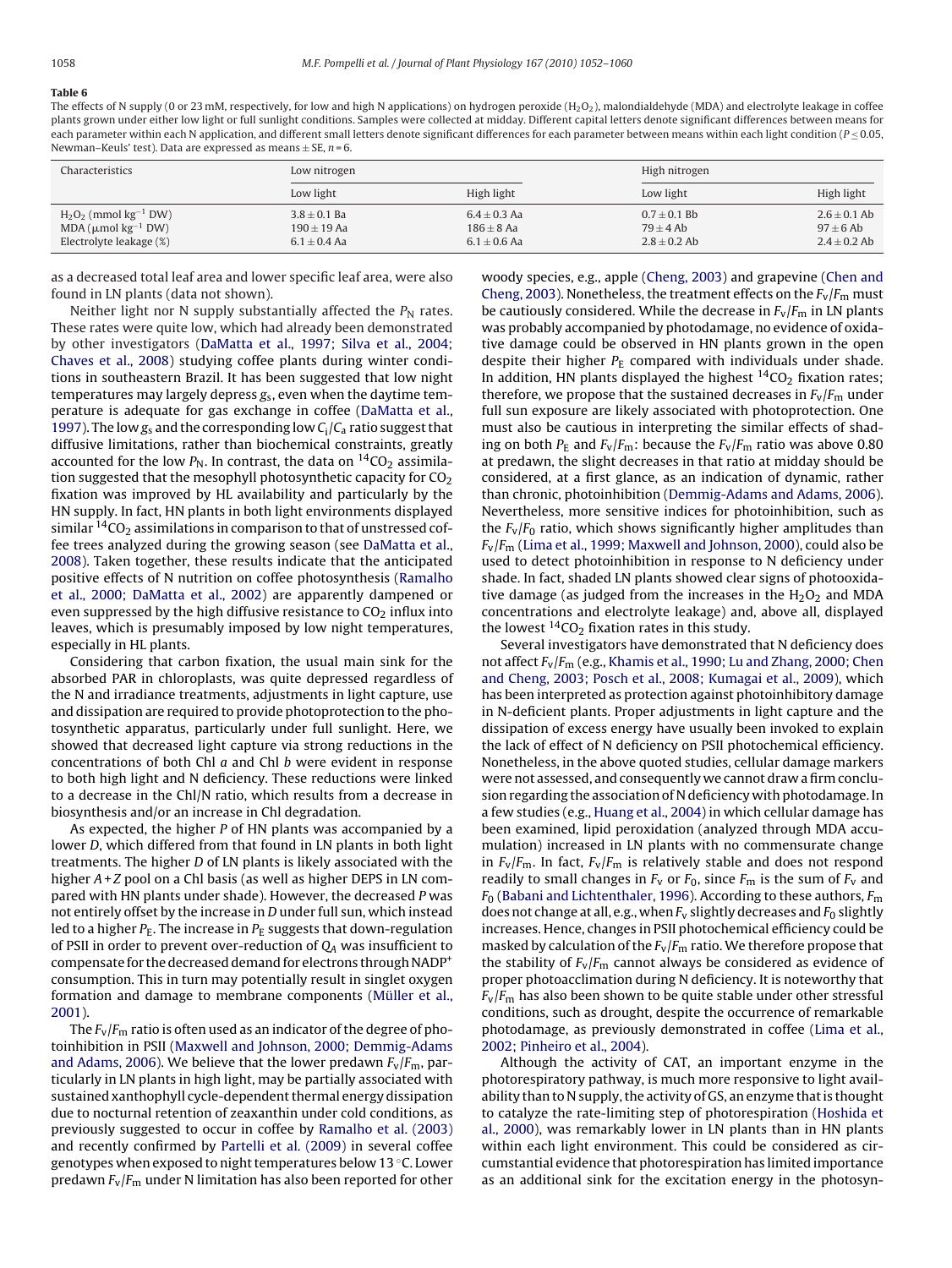<span id="page-7-0"></span>thetic apparatus of LN plants. In addition, the rate of superoxide formation may increase considerably in N-deficient coffee plants under HL conditions [\(Ramalho et al., 1998\),](#page-8-0) but no corresponding increase in the activity of SOD per unit mass could be found in the present study, what agrees with the findings of Fortunato et al. (2010) for cv. 'Catuaí' under low temperature exposure. Most importantly, a significant reduction in APX activity per unit mass was detected, which may explain the remarkable accumulation of  $H_2O_2$  in the LN plants, a fact further supported by the negative correlation ( $r = -0.845$ ,  $P < 0.001$ ) between APX activity and H<sub>2</sub>O<sub>2</sub> concentration (data not shown). Furthermore, the degree of unsaturation of chloroplast membranes has been shown to be greater in LN coffee plants than in their HN counterparts [\(Ramalho et al.,](#page-8-0) [1998\).](#page-8-0) These changes may decrease the stability of the chloroplast membranes in addition to making them more susceptible to peroxidative attack ([Müller et al., 2001\),](#page-8-0) which also contribute to explain the increased lipid peroxidation and electrolyte leakage found in LN individuals.

In conclusion, even though the absolute amounts of protective carotenoids increased with increasing N supply, the concentrations of these carotenoids on a Chl basis were similar (e.g., neoxanthin and lutein) or higher (e.g., A and Z) in LN plants when compared with HN individuals. Similarly, the activities on a protein basis (as well as on a Chl basis; data not shown) of most of the antioxidant enzymes analyzed were also remarkably higher in LN plants, particularly at full sunlight. This demonstrates that the antioxidant enzyme activities are subject to individual regulation and not merely responding to a general inhibition of leaf protein synthesis under N deficiency (Logan et al., 1999). Taken together, our results suggest stoichiometric increases in the photoprotective and antioxidant capacity of leaves per amount of photons absorbed, i.e., such a capacity was up-regulated by the LN supply. This conclusion is in contrast with our working hypothesis, as well as with [Ramalho et al. \(1997, 1998, 2000\), w](#page-8-0)ho proposed that additional N could up-regulate protective carotenoids and detoxifying enzymes in coffee plants in high light. However, in their studies, Ramalho and colleagues expressed the results on the basis of mass or area; different conclusions might have been reached if the results were expressed on a Chl or protein basis. Nevertheless, the upregulation of the photoprotective capacity by LN was insufficient to prevent photoinhibitory damage, probably because the lightcapture and light-utilization processes were imbalanced. In any case, a genotype-dependent ability to trigger acclimation processes should not be excluded when comparing our results with those of Ramalho and coworkers, as coffee genotypes/species may display quite different responses to low temperature conditions ([Ramalho](#page-8-0) [et al., 2003; Fortunato et al., 2010\).](#page-8-0) Finally, we demonstrated that N fertilization could adequately protect the coffee plants even in stressful conditions (e.g., low night temperature and full sunlight) against photooxidative damages through mechanisms that are apparently independent of the anticipated positive effects of HN supply on the carboxylation processes.

## **Acknowledgements**

This research was supported by the National Council for Scientific and Technological Development, CNPq (Grants 485982/2006-4 and 301313/2007-5) to F.M. DaMatta. Scholarships granted by CNPq are gratefully acknowledged. Special thanks are due to Mrs. Gilmara M. Pompelli for logistical support in the figures and tables.

### **References**

Adams WW, Zarter CR, Ebbert V, Demmig-Adams B. Photoprotective strategies of owerwintering evergreens. Bioscience 2004;54:41–9.

- Araújo WL, Dias PC, Moraes GABK, Celin EF, Cunha RL, Barros RS, et al. Limitations to photosynthesis in coffee leaves from different canopy positions. Plant Physiol Biochem 2008;46:884–90.
- Asada K. The water-water cycle in chloroplasts: scavenging of active oxygens and dissipation of excess photons. Annu Rev Plant Physiol Plant Mol Biol 1999;50:601–39.
- Babani F, Lichtenthaler HK. Light-induced and age-dependent development of chloroplasts in etiolated barley leaves as visualized by determination of photosynthetic pigments, CO<sub>2</sub> assimilation rates and different kinds of chlorophyll fluorescence ratios. J Plant Physiol 1996;148:555–66.
- Barros RS, Mota JWS, DaMatta FM, Maestri M. Decline of vegetative growth in Coffea arabica L. in relation to leaf temperature, water potential and stomatal conductance. Field Crops Res 1997;54:65–72.
- Bradford MM. A rapid and sensitive method for the quantitation of microgram quantities of protein utilizing the principle of protein-dye binding. Anal Biochem 1976;72:248–54.
- Cannell MGR. Crop physiological aspects of coffee bean yield: a review. J Coffee Res 1975;5:7–20.
- Chaves ARM, Ten-Caten A, Pinheiro HA, Ribeiro A, DaMatta FM. Seasonal changes in photoprotective mechanisms of leaves from shaded and unshaded field-grown coffee (Coffea arabica L.) trees. Trees 2008;22:351–61.
- Chen L-S, Cheng L. Both xanthophyll cycle-dependent thermal dissipation and the antioxidant system are up-regulated in grape (Vitis labrusca L. cv. Concord) leaves in response to N limitation. J Exp Bot 2003;54:2165–75.
- Cheng L. Xanthophyll cycle pool size and composition in relation to the nitrogen content of apple leaves. J Exp Bot 2003;54:385-93.
- Cruz JL, Mosquim PR, Pelacani CR, Araújo WL, DaMatta FM. Photosynthesis impairment in cassava leaves in response to nitrogen deficiency. Plant Soil 2003;257:417–23.
- Cruz JL, Mosquin PR, Pelacani CR, Araújo WL, DaMatta FM. Effects of nitrate nutrition on nitrogen metabolism in cassava. Biol Plant 2004;48:67–72.
- DaMatta F. Ecophysiological constraints on the production of shaded and unshaded coffee: a review. Field Crops Res 2004;86:99–114.
- DaMatta FM, Maestri M, Mosquim PR, Barros RS. Photosynthesis in coffee (Coffea arabica and C. canephora) as affected by winter and summer conditions. Plant Sci 1997;128:43–50.
- DaMatta FM, Amaral JAT, Rena AB. Growth periodicity in trees of Coffea arabica L. in relation to nitrogen supply and nitrate reductase activity. Field Crops Res 1999;60:223–9.
- DaMatta FM, Loos RA, Silva EA, Loureiro ME. Leaf photosynthetic characteristics of Coffea canephora as affected by nitrogen and water availability. J Plant Physiol 2002;159:975–81.
- DaMatta FM, Cunha RL, Antunes WC, Martins SVC, Araújo WL, Fernie AR, et al. In field-grown coffee trees source-sink manipulation alters photosynthetic rates, independently of carbon metabolism, via alterations in stomatal function. New Phytol 2008;178:348–57.
- Demmig-Adams B, Adams III WW. Photoprotection in an ecological context: the remarkable complexity of thermal energy dissipation. New Phytol 2006;172:11–21.
- Demmig-Adams B, Adams III WW, Barker DH, Logan BA. Bowlling DR, Verhoeven AS. Using chlorophyll fluorescence to assess the fraction of absorbed light allocated to thermal dissipation of excess excitation. Physiol Plant 1996; 98:253–64.
- Fortunato A, Lidon FC, Batista-Santos P, Leitão AE, Pais IP, Ribeiro AI, et al. Biochemical and molecular characterization of the antioxidative system of Coffea sp. under cold conditions in genotypes with contrasting tolerance. J Plant Physiol 2010;167:333–42.
- Hoshida H, Tanaka Y, Hibino T, Hayashi Y, Tanaka A, Takabe T, et al. Enhanced tolerance to salt stress in transgenic rice that overexpresses chloroplast glutamine synthetase. Plant Mol Biol 2000;43:103–11.
- Huang Z-A, Jiang D-A, Yang Y, Sun J-W, Jin S-H. Effects of nitrogen deficiency on gas exchange, chlorophyll fluorescence, and antioxidant enzymes in leaves of rice plants. Photosynthetica 2004;42:357–64.
- Khamis S, Lamaze T, Lemoine Y, Foyer C. Adaptation of the photosynthetic apparatus inmaize leaves as a result of nitrogen limitation. Plant Physiol 1990;94:1436–43.
- Kumagai E, Araki T, Ueno O. Effect of nitrogen-deficiency on midday photoinhibition in flag leaves of different rice (Oryza sativa L.) cultivars. Photosynthetica 2009;47:241–6.
- Lichtenthaler HK. Chlorophylls and carotenoids: pigments of photosynthetic biomembranes. Meth Enzymol 1987;148:350–82.
- Lima AL, DaMatta FM, Pinheiro HA, Totola MR, Loureiro ME. Photochemical responses and oxidative stress in two clones of Coffea canephora under water deficit conditions. Environ Exp Bot 2002;47:239–47.
- Lima JD, Mosquim PR, DaMatta FM. Leaf gas exchange and chlorophyll fluorescence parameters in Phaseolus vulgaris as affected by nitrogen and phosphorus deficiency. Photosynthetica 1999;37:113–21.
- Logan BA, Demmig-Adams B, Rosenstiel TN, Adams III WW. Effect of nitrogen limitation on foliar antioxidants in relationship to other metabolic characteristics. Planta 1999;209:213–30.
- Logan BA, Kornyeyev D, Hardison J, Holaday AS. The role of antioxidant enzymes in photoprotection. Photosynth Res 2006;88:119–32.
- Lu C, Zhang J. Photosynthetic  $CO<sub>2</sub>$  assimilation, chlorophyll fluorescence and photoinhibition as affected by nitrogen deficiency in maize plants. Plant Sci 2000;151:135–43.
- Matos FS, Wolfgramm R, Cavatte PC, Villela FG, Ventrella MC, DaMatta FM. Phenotypic plasticity in response to light in the coffee tree. Environ Exp Bot 2009;67:421–7.